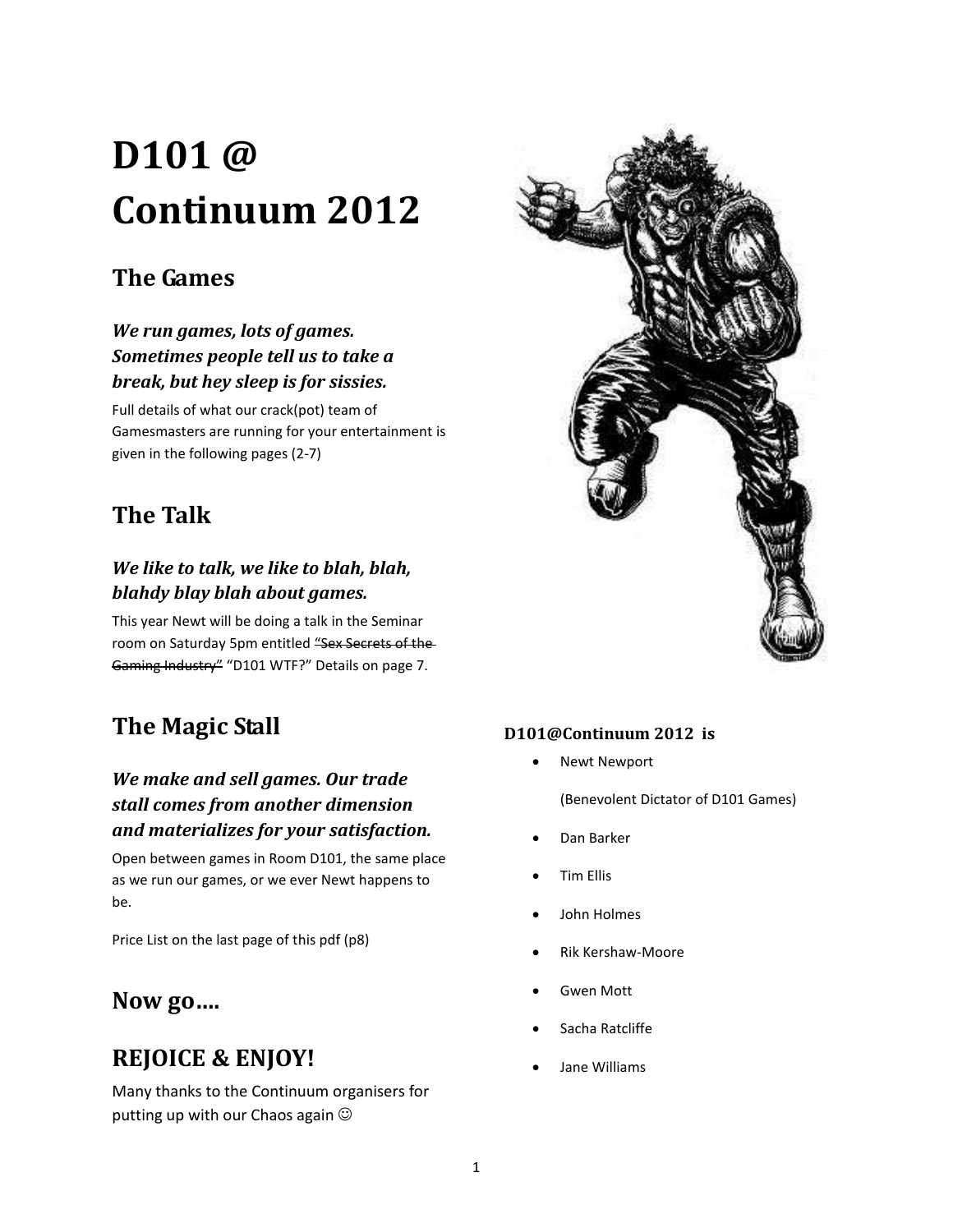### **Friday Evening Slot 2**

The Games

- The Night of the Toad (OpenQuest)
- The Secret of Ur'shruuk (Crypts and Things)
- The Green and Pleasant Land (Wordplay)

### *Title: Night of the Toad*

Slot: Friday Evening Slot 2

System: OpenQuest

GM: John Holmes

Author: Simon Bray

Number of Players: 6

Description:

Number of Players: Wart is a small soggy village that stands on a well-used highway. It is a much loved stop for travellers and traders. Most that travel through these lands are heading to the famed city of Draxa, capital of this island nation. It rains most days in Wart, and the village is surrounded by flooded pastures, glistening rivers and muddy bogs, which provide good fishing, peat and rushes for the locals to sell. Most of the houses are thatched and made of wood; they stand above the flood plain on stilts and every household owns a little boat. Unlike most Pheraen settlements, Wart is not guarded by walls or even fences. It is as if the draconic monsters that plague the island have little interest in the locals .

The village is renowned for its excellent deep brown ale, friendly locals and excellent inn. The local men are notoriously ugly, but they make the best of themselves with their good nature. The women are lovely to behold and famed for their beautiful complexions.

Each year the villages hold the Festival of the Toad King, a three day event where much beer is drunk and there are a variety of contests, such as Frog Hopping, Toad Throwing and the infamous Spawn

Swallowing. The culmination of the festival is the crowning of the ugliest man, who is called the Toad King and dons a garland of dried frogs and crown of rushes before being paraded around the town and ending up in the arms of the village's prettiest girl.

Tags: Swords and Sorcery, D100, Dark Fantasy

#### *Title: THE SECRET OF UR'SHRUUK*

Slot: Friday Evening Slot 2 GM: Rik Kershaw-Moore Author: Rik Kershaw-Moore System: CRYPTS AND THINGS No. of Players: 6 Requirements: None

Description:

Less than a days march from the Orun Mire lies the trackless wastes of the Ash Plains. Here amongst the high ash dunes lies the vitrified temple of Ur'Shruuk. Deep within the bowels of this temple is a dire treasure said to be worth more than the souls of men. Now the Princes of House Blazethorn wish it be theirs. Are you man enough to risk all to help recover it?

Tags: Old School Class/Level based fantasy, Clark Ashton Smith, Horror, Fighting Fantasy, White Dwarf (Early)

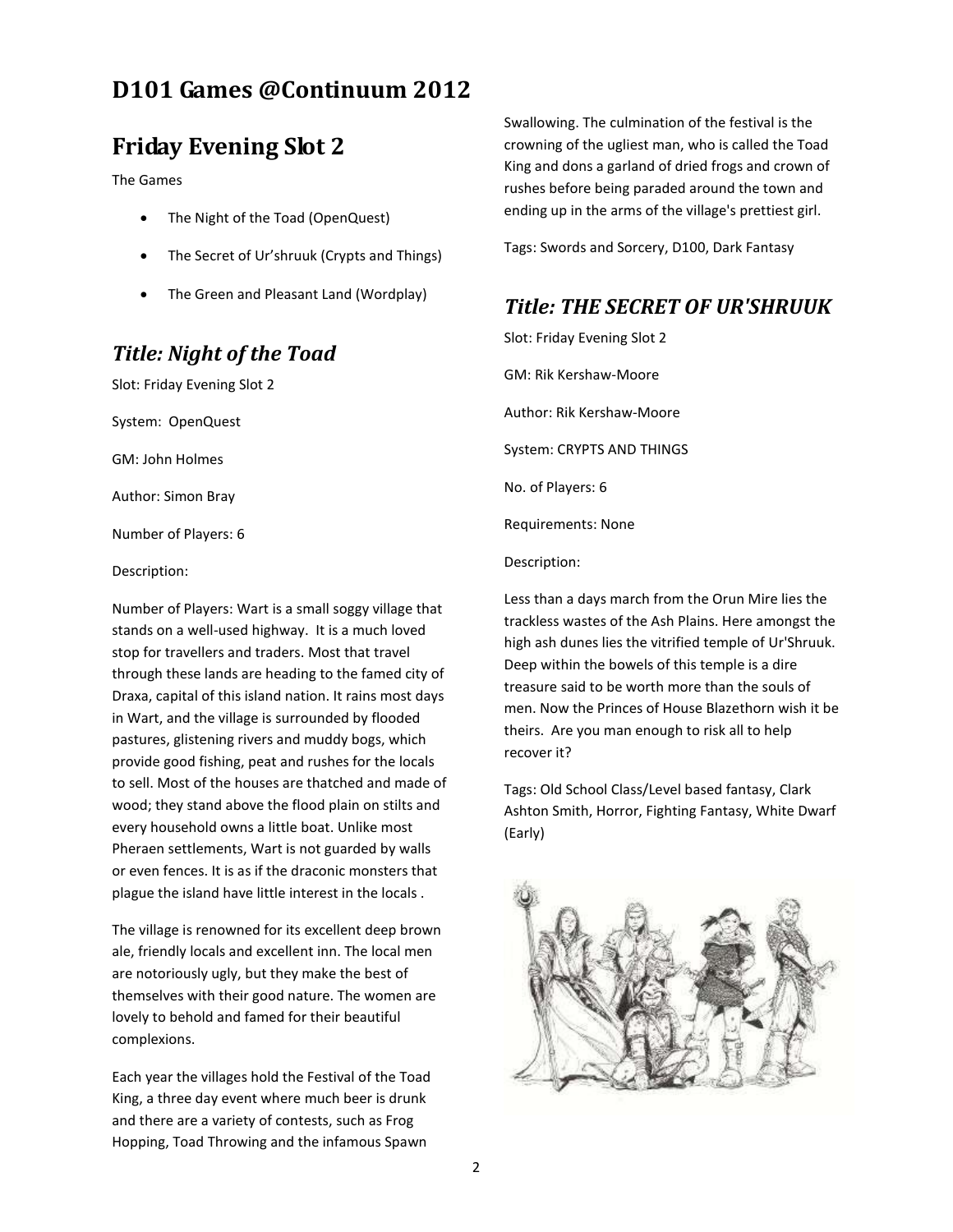### *Title: Blood of the Dragon*

Slot: Friday Evening Slot 2

System: Crypts & Things

GM:*Sacha Ratcliffe*

*Author: Newt Newport*

*Number of Players*: 6

Description:

"Under a land shrouded in volcanic ash punctuated by rocky spires that tear at the sky they say the Great Dragon sleeps. Tyanos the Black, Trickster god of the long dead Hu-Pi people stole their blood and bottled it for his insane delight. As drink of the gods it confers immortality to mortal man, but at what terrible price?

The very quest for this elixir is insane. A trip into a harsh and unforgiving land of the Spires, a poor and bandit ridden weird land, inhabited by the likes of Black Joop, Nigus the Headless and the Mother of Hydra. Names that should send a shiver down your spine. So pick up your sword, down the last of your ale to steady any nerves and stride off towards a great adventure amongst the rocks that defy the sky."

Tags: Old School Class/Level based fantasy, Clark Ashton Smith, Horror, Fighting Fantasy, White Dwarf (Early)



## *Title: The Green and Pleasant Land*

System: Wordplay

Gm: Newt Newport

Author: Newt Newport

Number of Players: 6

#### Description:

Welcome to Britannia the Great, a green and pleasant land of fair play, prosperity and magic. You left its comforts to explore the wider world, and bring light to the darkness found there. But after the Great Hurt War of 1914-18 a dark an ominous cloud covers the land. Many citizens of this noble land are despairing of those lost in the Great Hurt War have faded away leaving much of the country side and many factories deserted. The Queen of Hearts has disappeared at the end of the War and her angry daughter the Red Queen has been put in her place by the Son of the Great Architect, Jim. The soulless Nightmare men lurk in the shadows preying on the weak and weary, infecting whole communities with mean spirit and killing them through the terror of isolation. Many a cricket field lies overgrown as a Britannia's sense of sportsmanship dies in the hearts of its people. The future is changing the very land, but who does it belong to?

There's something afoot Op North in the borough of Oddham. Disturbing reports are reaching the Ministry of Secret Doors, of cannibalism, a work force in revolt and a dragon gone missing. Lord Winstone, head of the Ministry, is taking a personal interest in the affair.

NOTE: This game is set to run for three hours. Please do not sign up if you are expecting a four hour game.

Tags: Whimsical, Edwardian Fantasy, Fairytales for Adults, D6 Narrative game,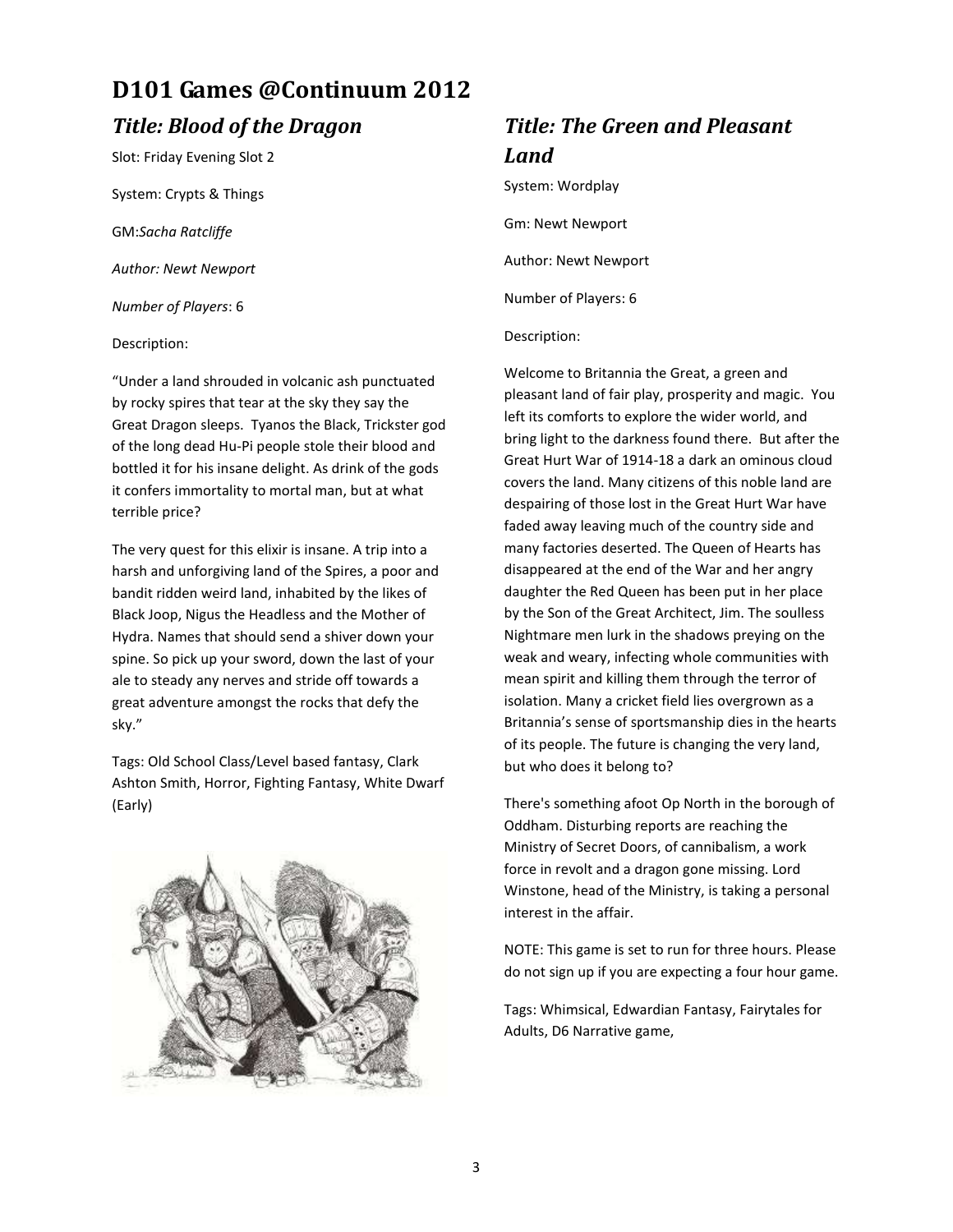### **Saturday morning Slot 3**

The Games

- Operation Camphor (The Company)
- Escorting the Goddess (HeroQuest)
- The Magical Painter (Monkey)

### *Title: OPERATION CAMPHOR*

GM: Rik Kershaw-Moore

Author: Rik Kershaw-Moore

System: THE COMPANY

No. of Players: 6

Requirements: None

Teaser:

02:13 ZULU - Briefing Room Alpha, Hurricane Base. In the last five minutes you've gone from being fast asleep to being painfully awake; such is the life of a team working the SHOTGUN emergency response shift. "Less than a hour ago an armed band of four intruders entered the flat of Hank Thornville, a key member of the Sea Transport Section, and abducted him. We currently do not know who these intruders are, or why they would wish to attack Hank; what we do wish to do is recover Hank with all speed. Right now you are to grab you gear and get airborne. You are wheels up at 02:20 ZULU." A fast paced action thriller, putting you in the boots of members of The Company, an elite independent Private Military Service Provider. The Company is a global security concern capable of dealing with any situation from a high octane firefight to the tracking down of serial killers.

Tags: D100 Modern Warfare, Thriller.

### *Title: Escorting the Goddess*

Slot: Saturday morning Slot 3 System: HeroQuest 1 GM: Jane Williams Author: Newt Newport Number of Players: 6

Description:

Lenath Tors is a woman marked for death. Her marriage would bring together two feuding families, ending hundreds of years of clandestine warfare. The heroes must escort her through the crowded city avoiding assassins and other unique dangers of their civilisation. They are members of her Association, the Five Trees of Bounty, a grouping of social units as per Dara Happan tradition and fellow practioners of the Lunar way. As such the success of Lenath's marriage is in their best interests both in terms of social and religious advancement.

Tags: Mythic, Ancient World, Intrigue, Action

### *Title: The Magical Painter*

Slot: Saturday Morning Slot 3

System: Monkey

GM:Gwen

Author: Newt Newport

Number of Players: 6

The Queen of the Western Heaven's favourite mortal Painter has gone missing. Nobody seems to care or know where he has gone. The Queen arrives at the Ministry of Thunder to demand its agents recover him. The Ministry says "you say jump, we say how high" and assigns its best agents to the job. Yes that's you scruffy lot, get yourselves down to Earth right away!

Description: Comedy, Kung-Fu action, BBC 2 80s TV, Chinese Classic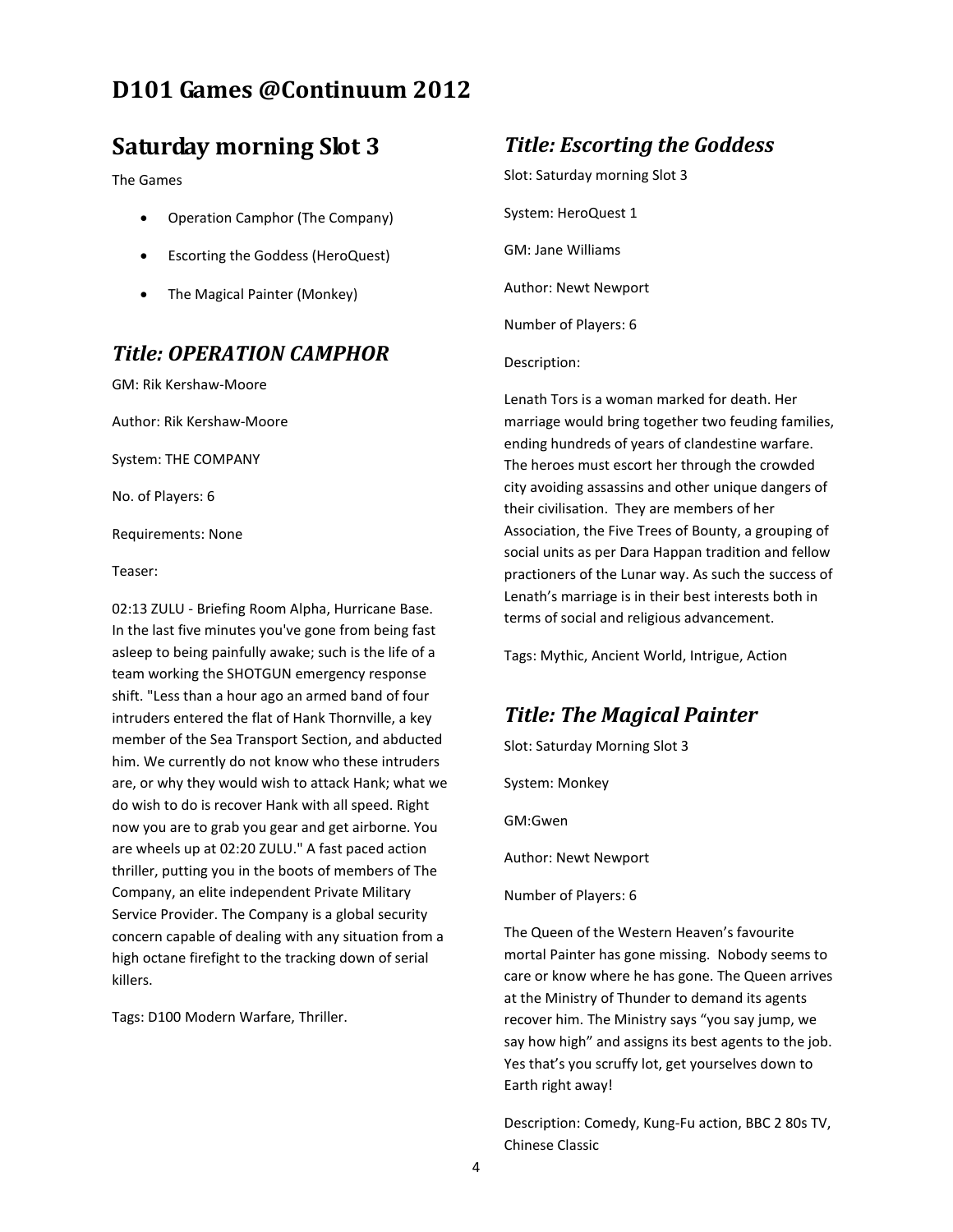## **D101 Games @Continuum 2012 Saturday Afternoon Slot 4**

### *Title: Fort Boneguard*

Slot: Saturday Afternoon System: Crypts and Things GM:Newt Newport Author: Newt Newport Number of Players: 6

Description:

"When the fire rained from the sky, the civilisation that clustered around the river that flows through the Spires was burnt to a crisp. Every man, woman and child died in the holocaust, and their bleached bones carpeted the land. With malignant spirits and undead being the main inhabitants of this forsaken land, the Warlords of the South established Fort Boneguard to prevent its horrors drifting into their lands"

The Ancient Chronicle of Zarth.

The Bone fields are a bleak desolation, where nothing grows and bones stick out of a dusty bleak ash plains. It is a cursed land where only the groaning spirits of the dead and the restless undead room. You and your 'friends' have come to this Godless land to make your fortune. Some would say you are blinded by gold-lust and will end up food for the crows or worse. You say "what is life without a bit of risk".

Tags:Old School Class/Level based fantasy, Clark Ashton Smith, Horror, Fighting Fantasy, White Dwarf (Early)

NOTE: This game is set to run for three hours. Please do not sign up if you are expecting a four hour game. I need to be finished by 5pm to go give a talk.

### *Title: Operation Redemption*

GM: Rik Kershaw-Moore System: The Company No. of Players: 6 Requirements: None Teaser:

Dateline: Venice, Italy. It should have been just another routine assignment for the guys from Specialist Services – guard an auction house in Venice. Just how hard could it be? Even Intel Command placed it as a low risk operation. That was until it all went Pete Tong. With the alpha team murdered and the Principle demanding results it is time to get serious. A fast paced action thriller, putting you in the boots of members of The Company, an elite independent Private Military Service Provider. The Company is a global security concern capable of dealing with any situation from a high octane firefight to the tracking down of serial killers.

Tags: D100 Modern Warfare, Thriller.

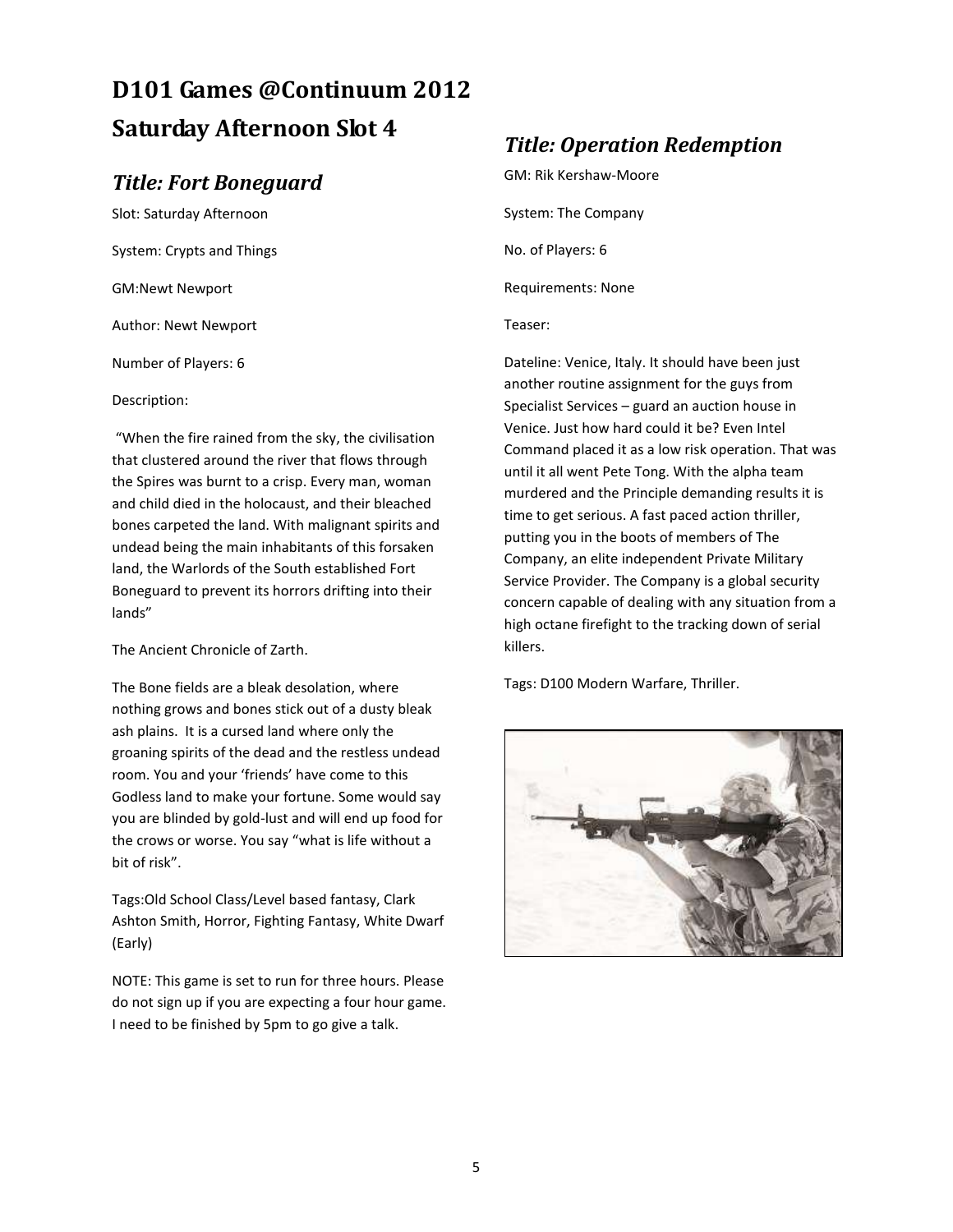## **D101 Games @Continuum 2012 Saturday Evening Slot 5**

#### **Title: City of the Evil Emperor**

Slot: Saturday Evening System: Crypts and Things GM:Newt Newport

Author: Newt Newport

Number of Players: 6

#### Description:

"Everyone in the Continent of Terror knows that the Evil Emperor was a false Emperor who seized power during antiquity and brought the evil of Khaos to the world. His ascension brought about the Long Night of Terror, and that he was destroyed when the light of Nemesis returned to the world and the rightful Emperor mounted the Imperial Throne, that his very palace was crushed under a meteor pulled from the Sky becoming his Tomb.

The Continent of Terror is threatened by a group of charlatans and tricksters known as the Scarlet Riders. These evil and deceitful people worship the Evil Emperor as a living deity. You are one of a handful who knows of the Scarlet Riders true evil and you must spring into action to save Zarth!

A group of Scarlet Riders under the traitor Count Ardru have travelled to the Grand Debris, the Evil Emperor's ruined city, with the implicit objective of awakening him to learn magical secrets that will allow them to dominate all of Zarth! Not only that but they have snatched relatives and loved ones to sacrifice to the foul Khaos God. Gathering your weapons and magic you quickly move to stop them.

Now you find yourself on the dusty streets of Zonos which stands next to the Grand Debirs. You stand in in the Square of the Lost. To the north is the large and tacky Governors' Palace, to the South there appears to be a rude two story flat roofed Administration and Records building while to the west is the giant closed Gates of Doom, which lead into the Grand Debris."

NOTE: This game is set to run for three hours. Please do not sign up if you are expecting a four hour game.

Tags:Old School Class/Level based fantasy, Clark Ashton Smith, Horror, Fighting Fantasy, White Dwarf (Early)

### *Title: Night of the Toad*

Slot: Saturday Evening Slot 5 System: OpenQuest GM: John Holmes Author: Simon Bray Number of Players: 6

#### Description:

Number of Players: Wart is a small soggy village that stands on a well-used highway. It is a much loved stop for travellers and traders. Most that travel through these lands are heading to the famed city of Draxa, capital of this island nation. It rains most days in Wart, and the village is surrounded by flooded pastures, glistening rivers and muddy bogs, which provide good fishing, peat and rushes for the locals to sell. Most of the houses are thatched and made of wood; they stand above the flood plain on stilts and every household owns a little boat. Unlike most Pheraen settlements, Wart is not guarded by walls or even fences. It is as if the draconic monsters that plague the island have little interest in the locals .

The village is renowned for its excellent deep brown ale, friendly locals and excellent inn. The local men are notoriously ugly, but they make the best of themselves with their good nature. The women are lovely to behold and famed for their beautiful complexions.

Each year the villages hold the Festival of the Toad King, a three day event where much beer is drunk and there are a variety of contests, such as Frog Hopping, Toad Throwing and the infamous Spawn Swallowing. The culmination of the festival is the crowning of the ugliest man, who is called the Toad King and dons a garland of dried frogs and crown of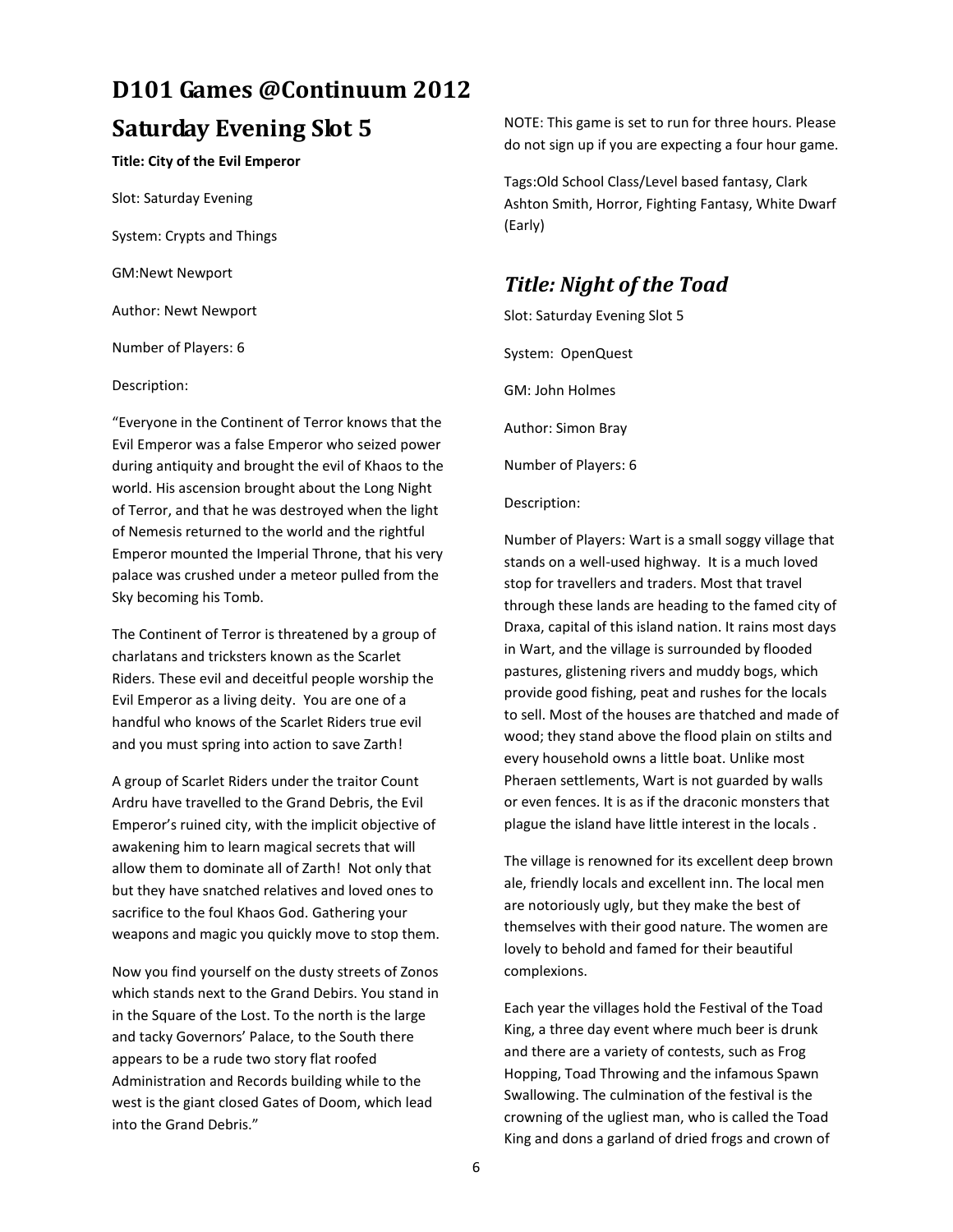rushes before being paraded around the town and ending up in the arms of the village's prettiest girl.

Tags: Swords and Sorcery, D100, Dark Fantasy

## **Sunday Morning slot 6**

### *Title: The Ministry of Thunder*

Slot: Sunday Morning Slot 6

System: Monkey

GM: Dan Barker

Author: Newt Newport

Number of Players: 6

Your errant immortals find themselves in trouble with the Heavenly Authorities. Fully expecting to be cast out of Heaven for your crimes, instead you find yourselves drafted into the celestial Ministry of Thunder. Run by the God of Thunder, Lei Gong, it takes on the role of punishing those crimes that mortal law can't or won't reach

Description: Comedy, Kung-Fu action, BBC 2 80s TV, Chinese Classic

## **Sunday Afternoon slot 7**

### *Title: Escorting the Goddess*

Slot: Saturday morning Slot 3

System: HeroQuest

GM: Tim Ellis

Author: Newt Newport

Number of Players: 6

Description:

Lenath Tors is a woman marked for death. Her marriage would bring together two feuding families, ending hundreds of years of clandestine warfare. The heroes must escort her through the crowded

city of Serries avoiding assassins and other unique dangers of their civilisation. They are members of her Association, the Five Trees of Bounty, a grouping of social units as per Dara Happan tradition and fellow practioners of the Lunar way. As such the success of Lenath's marriage is in their best interests both in terms of social and religious advancement.

Tags: Mythic, Ancient World, Intrigue, Action

## **Talk Saturday 17:00pm Seminar Room**

### **"D101 WTF"**

Find out out what's happening in the mad little world of D101 Games, everyone's favourite gaming small press.

Learn what's happened in to our plucky heroes since you last saw them and what mad capers of AWESOME and WIN they are planning.

**Highlights** 

- Gloranthan Fandom and how Newt plans to wrestle with it like it was a cute cuddly TIGER!
- The symbolic significance of 108 Heroes of the Sung Dynasty.
- What happens when you type "Hollow Moon" into Google.
- How D101 plan to DO Cthulhu (hrr, hrr, hrr).
- Why OpenQuest is still Winning.

Sound like a lot to cram into an hour long talk? No problem, because when you are dealing with D101 Games you are dealing with Hyper Reality TM.